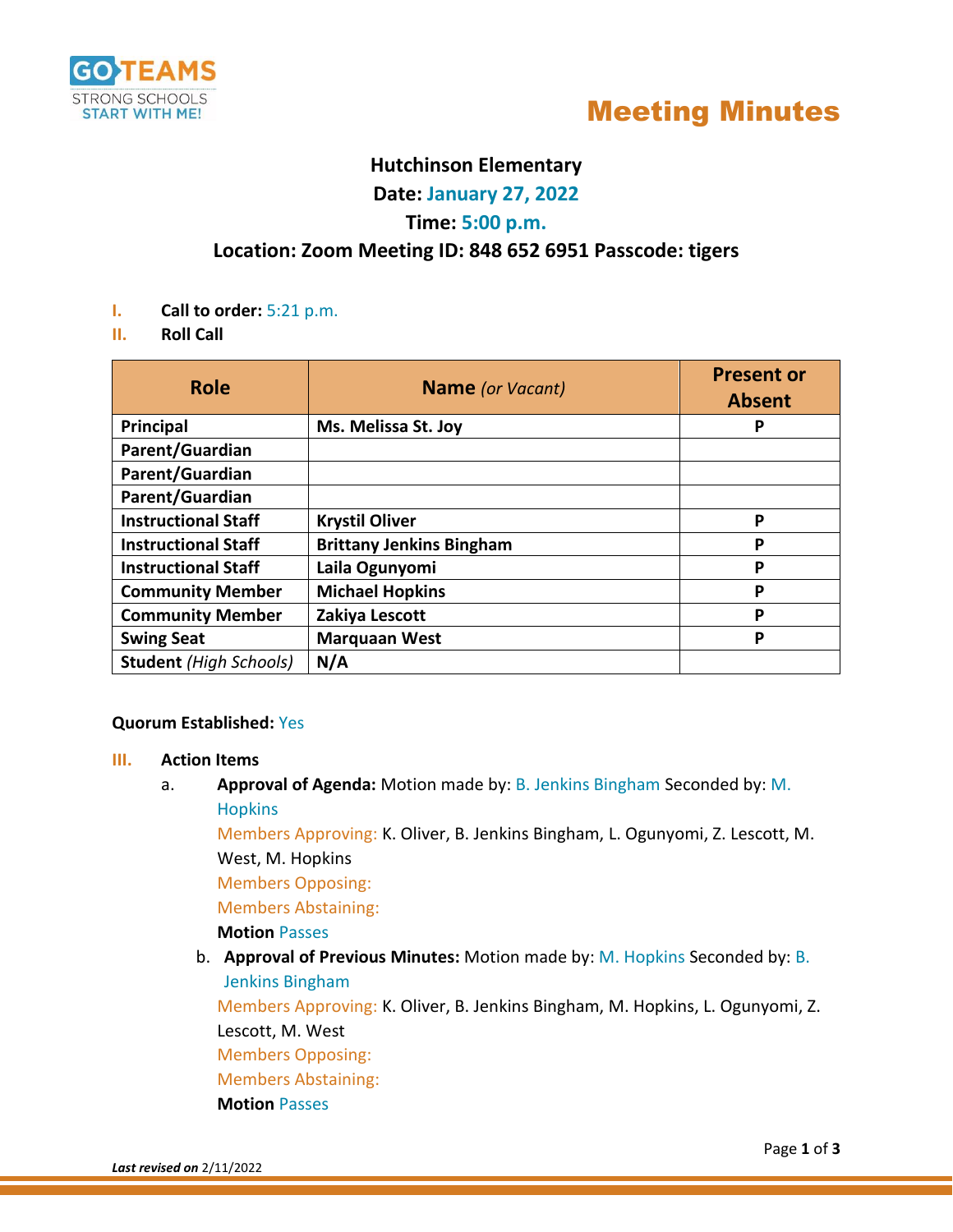

# Meeting Minutes

c. **Approval of Strategic Plan:** Motion made by: M. Hopkins Seconded by: K. **Oliver** 

Members Approving: K. Oliver, B. Jenkins Bingham, M. Hopkins, L. Ogunyomi, Z. Lescott, M. West Members Opposing: Members Abstaining: Motion Passes

#### **IV. Discussion Items**

### **Discussion Item 1**: School Strategic Plan

- a. The Go Team discussed additional items to place on the School Strategic Plan.
- b. Ms. Lescott volunteered to create a letter for Hutchinson to solicit partnerships and/or donations
- c. Ms. Lescott also suggested creating a *Family's Needs Assessment* Survey to identify areas in which parents need assistance.
- d. Mr. Hopkins suggested having the parent liaison (Mrs. Rivera) educate parents on downloading the Zoom app to join virtual parent meetings and workshops
- e. Mr. West suggested organizing an in-person event to engage parents as an alternative to the current virtual engagement structure.

### **Principal's Report**

- f. Ms. St. Joy discussed how the admin. team devised a short -term strategic plan of how to support the teachers to continue student growth.
- g. Hutchinson ES had a Beta Club induction on 1/27/22. Approximately 17 students were inducted into the Junior Beta Club. There was a great speaker that prepared a virtual video. Parents were able to zoom in and the presentation was also recorded.
- h. Ms. St. Joy discussed reactivating the school Facebook page and having the Media Specialist (Mr. Ashley) survey parents to see which social media platform is used the most.
- i. The next Go Team meeting will discuss the budget. Go Team members need to complete budget training prior to the meeting.
- **V. Announcement:** Next Go Team meeting will be February 10, 2022, and we will discuss the school budget.

#### **VI. Adjournment**